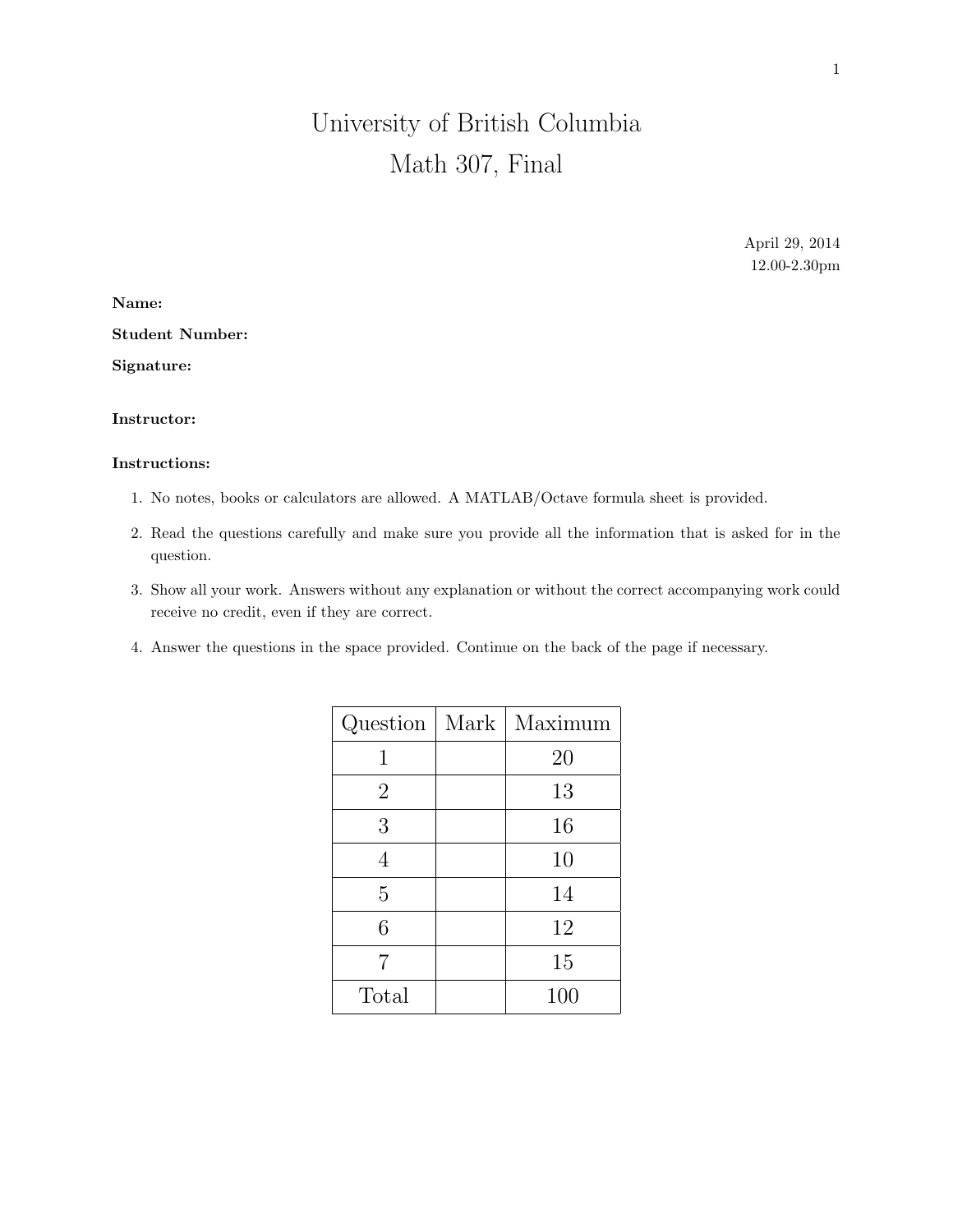- (A) Matrices with a basis of eigenvectors
- (B) Matrices with distinct eigenvalues
- (C) Matrices with repeated eigenvalues
- (D) Hermitian matrices

[2]

[2]

[2]

[2]

[2]

[2]

[2]

[2]

(E) Non-zero orthogonal projection matrices

(F) Matrices of the form 
$$
\begin{bmatrix} 1 & a \\ 0 & 1 \end{bmatrix}
$$
 with  $a \neq 0$ .

- (a) Which types are always diagonalizable?  $(A) \Box, (B) \Box, (C) \Box, (D) \Box, (E) \Box, (F) \Box$ Solution:  $(A) \not\sqsubset (B) \not\sqsubset (C) \sqsubset (D) \not\sqsubset (E) \not\sqsubset (F) \sqsubset$
- (b) Which types are sometimes, but not always diagonalizable?  $(A) \Box, (B) \Box, (C) \Box, (D) \Box, (E) \Box, (F) \Box$ Solution:  $(A) \Box, (B) \Box, (C) \not\Box, (D) \Box, (E) \Box, (F) \Box$
- (c) Which types always have an orthonormal basis of eigenvectors?  $(A) \Box, (B) \Box, (C) \Box, (D) \Box, (E) \Box, (F) \Box$ Solution:  $(A) \square, (B) \square, (C) \square, (D) \mathbb{Z}, (E) \mathbb{Z}, (F) \square$
- (d) Which types always have an eigenvalue equal to 1?  $(A) \Box, (B) \Box, (C) \Box, (D) \Box, (E) \Box, (F) \Box$ Solution:  $(A) \square, (B) \square, (C) \square, (D) \square, (E) \mathbb{Z}, (F) \mathbb{Z}$
- (e) Every matrix of type (A) is always also of type:  $(A) \not\sqsubset (B) \sqsubset (C) \sqsubset (D) \sqsubset (E) \sqsubset (F) \sqsubset$ Solution:  $(A) \not\sqsubset (B) \sqsubset (C) \sqsubset (D) \sqsubset (E) \sqsubset (F) \sqsubset$
- (f) Every matrix of type (B) is always also of type:  $(A) \Box, (B) \Box, (C) \Box, (D) \Box, (E) \Box, (F) \Box$ Solution:  $(A) \not\sqsubset (B) \not\sqsubset (C) \sqsubset (D) \sqsubset (E) \sqsubset (F) \sqsubset$
- (g) Every matrix of type (C) is always also of type:  $(A) \Box, (B) \Box, (C) \not\Box, (D) \Box, (E) \Box, (F) \Box$ Solution:  $(A) \square, (B) \square, (C) \square, (D) \square, (E) \square, (F) \square$
- (h) Every matrix of type (D) is always also of type:  $(A) \Box, (B) \Box, (C) \Box, (D) \not\Box, (E) \Box, (F) \Box$ Solution:

 $(A) \not\sqsubset (B) \sqsubset (C) \sqsubset (D) \not\sqsubset (E) \sqsubset (F) \sqsubset$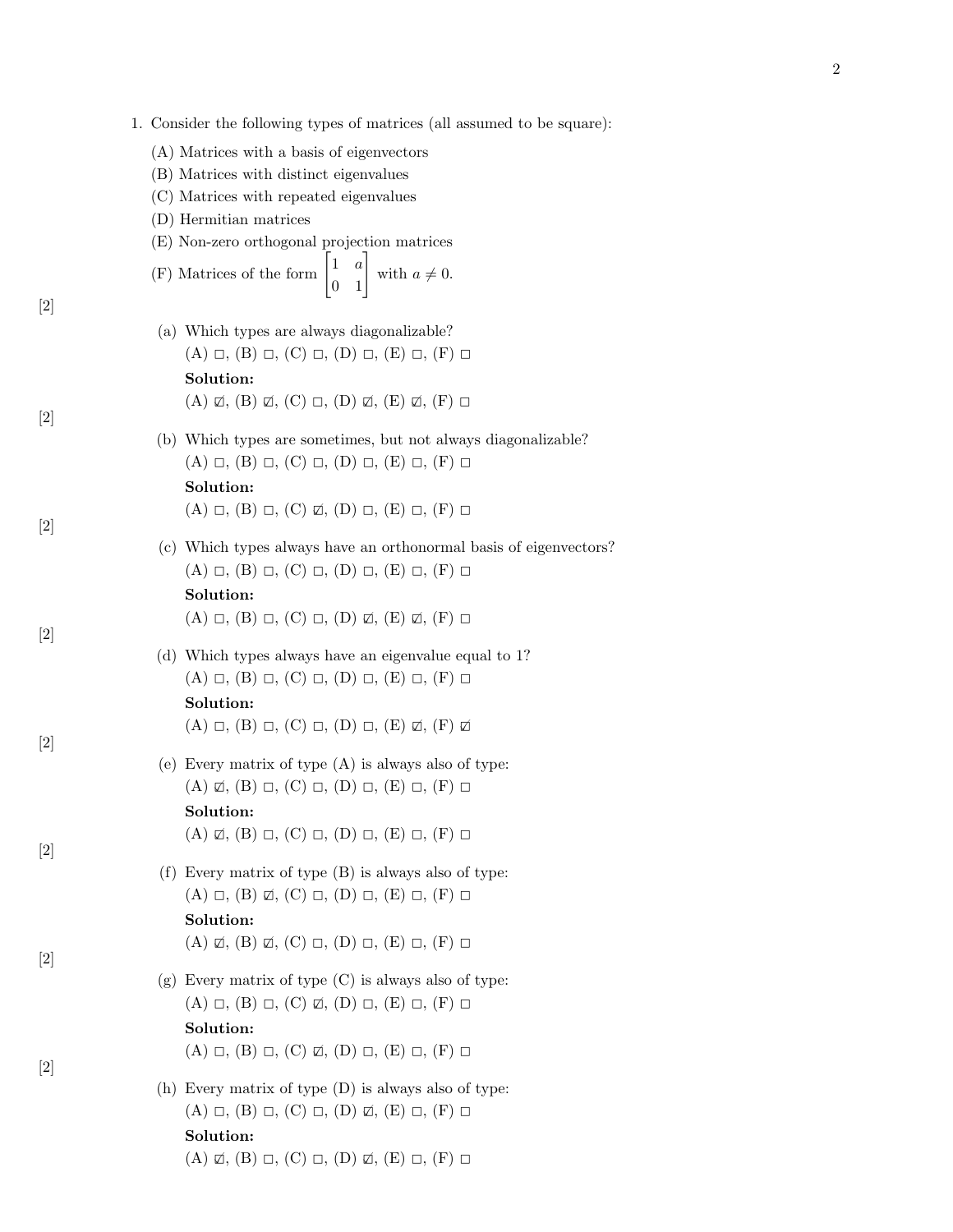(i) Every matrix of type (E) is always also of type:  $(A) \square$ ,  $(B) \square$ ,  $(C) \square$ ,  $(D) \square$ ,  $(E) \square$ ,  $(F) \square$ Solution:  $(A) \not\sqsubset (A) \square, (B) \square, (C) \square, (D) \not\sqsubset (E) \not\sqsubset (F) \square$ 

3

(j) Every matrix of type (F) is always also of type:  $(A) \square$ ,  $(B) \square$ ,  $(C) \square$ ,  $(D) \square$ ,  $(E) \square$ ,  $(F) \square$ Solution:  $(A) \square$ ,  $(B) \square$ ,  $(C) \boxtimes$ ,  $(D) \square$ ,  $(E) \square$ ,  $(F) \boxtimes$ 

[2]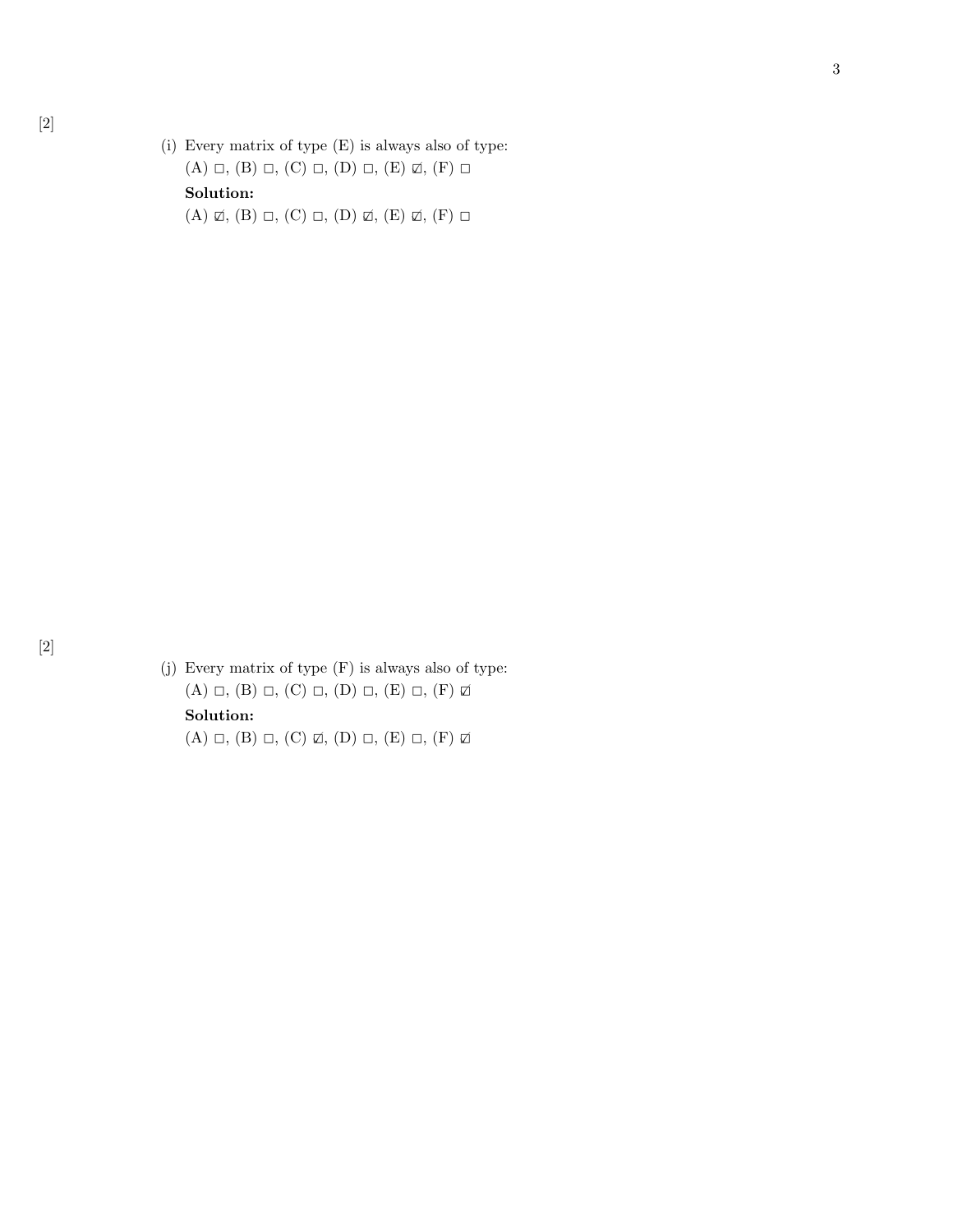2. We wish to interpolate the points  $(x_1, y_1)$ ,  $(x_2, y_2)$  and  $(x_3, y_3)$  with  $x_1 < x_2 < x_3$  using a function of the form

$$
f(x) = \begin{cases} a_1x^2 + b_1x + c_1 & \text{for } x_1 < x < x_2\\ a_2x^2 + b_2x + c_2 & \text{for } x_2 < x < x_3 \end{cases}
$$

[3]

(a) Write down the equations satisfied by  $a_1, b_1, c_1, a_2, b_2, c_2$  when  $f(x)$  is continuous and passes through the given points.

Solution:

$$
x_1^2a_1 + x_1b_1 + c_1 = y_1
$$
  
\n
$$
x_2^2a_1 + x_2b_1 + c_1 = y_2
$$
  
\n
$$
x_2^2a_2 + x_2b_2 + c_2 = y_2
$$
  
\n
$$
x_3^2a_2 + x_3b_2 + c_2 = y_3
$$

(b) Write down the equation satisfied by  $a_1, b_1, c_1, a_2, b_2, c_2$  when  $f'(x)$  is continuous at  $x = x_2$ . Solution:

 $2x_2a_1 + b_1 - 2x_2a_2 - b_2 = 0$ 

(c) Write down the matrix A and the vector **b** in the matrix equation  $Aa = b$  satisfied by  $a =$  $[a_1, b_1, c_1, a_2, b_2, c_2]^T$  when the conditions of both (a) and (b) are satisfied and when  $x_1 = 0, x_2 =$  $1, x_2 = 2, y_1 = 1, y_2 = 3, y_3 = 2$ . Explain why this system of equations does not have a unique solution.  $\mathbf{r}$  $\blacksquare$ 

Solution: 
$$
A = \begin{bmatrix} 0 & 0 & 1 & 0 & 0 & 0 \\ 1 & 1 & 1 & 0 & 0 & 0 \\ 0 & 0 & 0 & 1 & 1 & 1 \\ 0 & 0 & 0 & 4 & 2 & 1 \\ 2 & 1 & 0 & -2 & -1 & 0 \end{bmatrix}
$$
 and  $\mathbf{b} = \begin{bmatrix} 1 \\ 3 \\ 3 \\ 2 \\ 0 \end{bmatrix}$ . Since A is a 5 × 6 matrix its null space

must be at least one dimensional. This implies any solution will not be unique.

[3]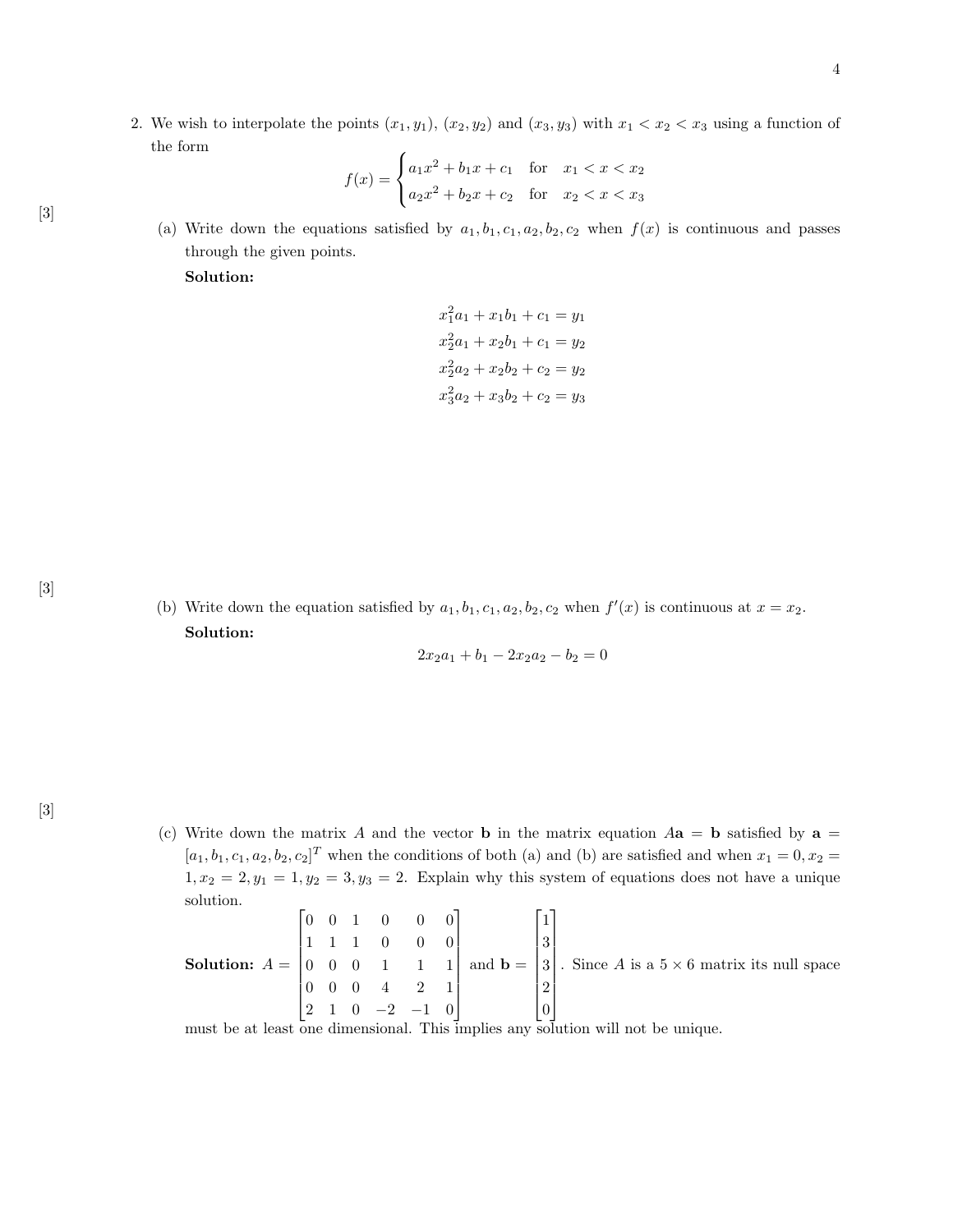[4] (d) Let A and **b** be as in (c) and assume they have been defined in MATLAB/Octave. Using that  $a=A\b$  computes a solution (even if it is not unique) and  $n=null(A)$  computes a vector in  $N(A)$ , write the MATLAB/Octave code that computes and plots two different interpolating functions of the form  $f(x)$  satisfying the conditions in (a) and (b).

```
Solution:
```

```
a=A\backslash b;
n=null(A);
X1=linspace(0,1,100);
plot(X1,polyval(a(1:3),X1))
hold on
X2=linspace(1,2,100);
plot(X2,polyval(a(4:6),X2))
```

```
a1=a+n
```

```
X1=linspace(0,1,100);
plot(X1,polyval(a1(1:3),X1))
hold on
X2=linspace(1,2,100);
plot(X2,polyval(a1(4:6),X2))
hold off
```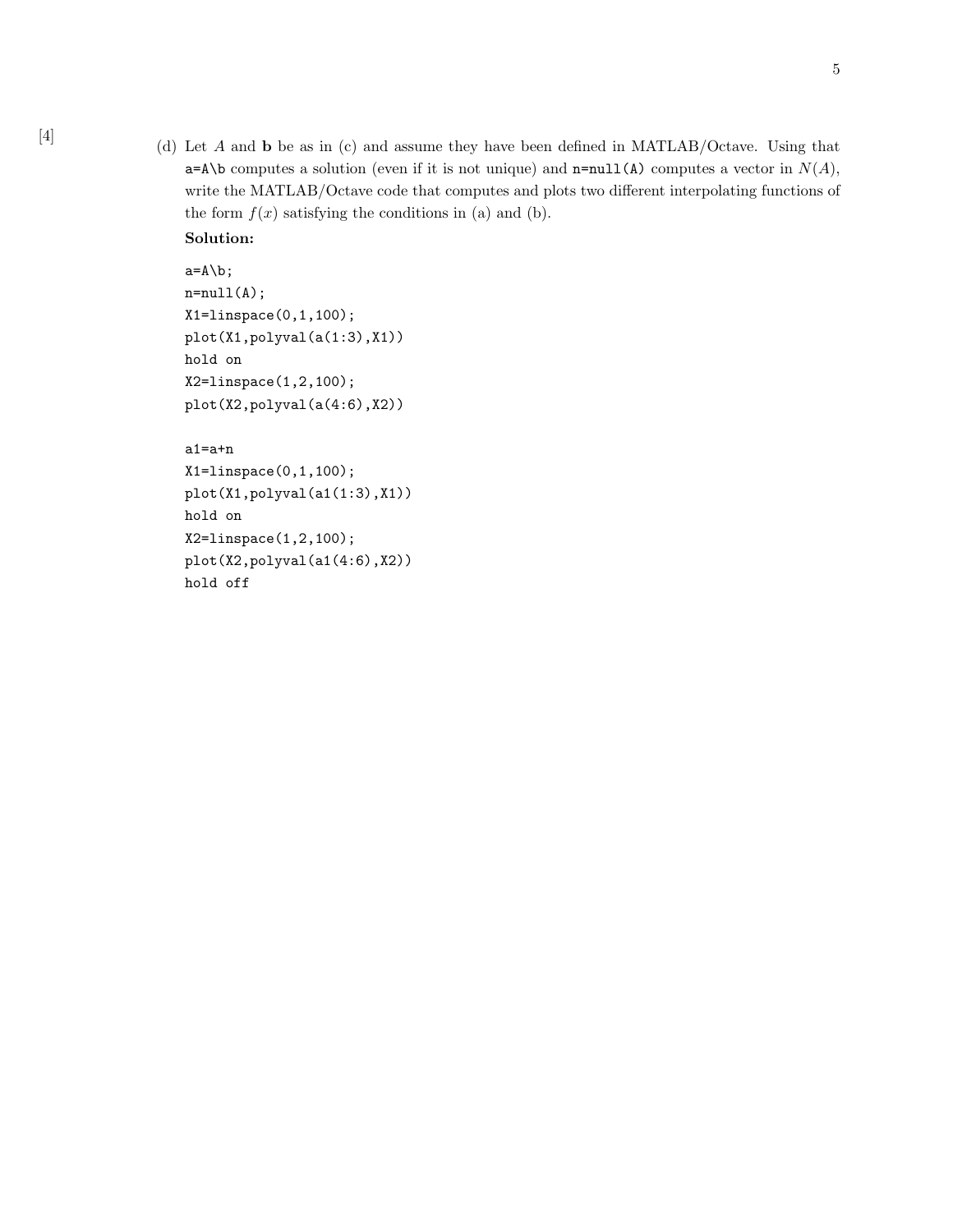- 3. Consider the plane S defined by  $2u 3v + w = 0$ , and recall that the normal to this plane is the vector  $a = [2, -3, 1].$ 
	- (a) Compute the projections of vectors  $[1, 0, 0]$  and  $[0, 1, 0]$  onto the line spanned by **a**.

**Solution:** The projection matrix is  $P = \frac{1}{\|\mathbf{a}\|^2} \mathbf{a} \mathbf{a}^T = \frac{1}{14}$  $\lceil$  $\begin{array}{c} \hline \end{array}$  $4 -6 2$ −6 9 −3  $2 -3 1$ 1 so the projections are  $\mathbf{p}_1 = F$  $\lceil$  $\Big\}$ 1 0 0 1  $=$  $\frac{1}{14}$  $\lceil$  $\Big\}$ 4 −6 2 1 and  $\mathbf{p}_2 = P$  $\lceil$  $\overline{\phantom{a}}$ 0 1  $\overline{0}$ 1  $=$  $\frac{1}{14}$  $\lceil$  $\overline{\phantom{a}}$ −6 9 −3 1  $\vert \cdot$ 

(b) Compute the projections of vectors  $[1, 0, 0]$  and  $[0, 1, 0]$  onto the subspace defined by S. What is the inner product of each of these projections with  $[2, -3, 1]$ ?

**Solution:** The complementary projection is  $Q = I - P$  so the projections are  $\mathbf{q}_1 = (I - P)$  $\lceil$  $\Big\}$ 1 0 0 1  $\Big| =$  $\lceil$  $\overline{\phantom{a}}$ 1 0  $\overline{0}$ 1  $-\frac{1}{14}$  $\lceil$  $\overline{\phantom{a}}$ 4 −6 2 1  $=$  $\frac{1}{14}$  $\lceil$  $\overline{\phantom{a}}$ 10 6 −2 1 and  $\mathbf{q}_2 = (I - P)$  $\lceil$  $\Big\}$ 0 1 0 1  $\Big| =$  $\lceil$  $\Big\}$ 0 1 0 1  $\Bigg| - \frac{1}{14}$  $\lceil$  $\Big\}$ −6 9 −3 1  $=$  $\frac{1}{14}$  $\lceil$  $\Big\}$ 6 5 3 1 The inner product

of each of these projections with  $[2, -3, 1]$  is zero.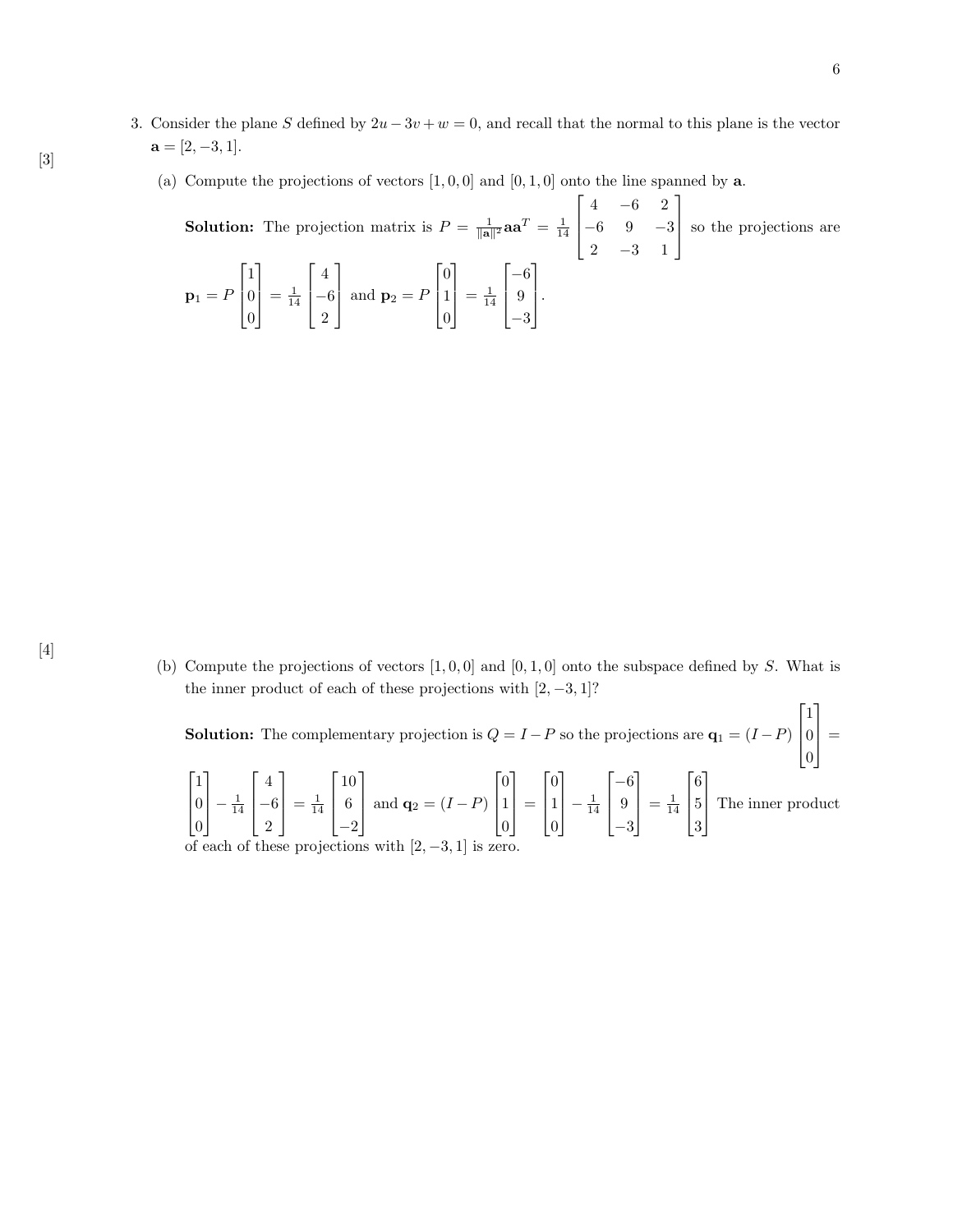[3] (c) Find a basis for the subspace of  $\mathbb{R}^3$  defined by S. What is the dimension of this subspace? **Solution:** The vectors  $q_1$  and  $q_2$  form a basis. The dimension of this subspace is 2.

- (d) The reflection of vector x across a subspace is  $(2P I)x$  where I is the identity matrix and P is the matrix projecting x onto the subspace.
	- i. Draw a sketch to show why this definition of reflection makes sense.
	- ii. What is the reflection of  $[1, 0, 0]$  in plane S?
	- iii. What is the matrix  $(2P I)^2$ ?

#### Solution:

i. [sketch]

ii. The matrix P in this question is the Q of part (b).  $(2Q - I)$  $\lceil$  $\Big\}$ 1 0 0 1  $= 2{\bf q}_1 \lceil$  $\Big\}$ 1 0 0 1  $=$  $\frac{1}{14}$  $\lceil$  $\Big\}$ 6 12 −4 1  $\begin{array}{c} \hline \end{array}$ 

iii.  $(2P - I)^2 = 4P^2 - 4P + I = 4P - 4P + I = I$  This makes sense because reflecting twice results in the original vector.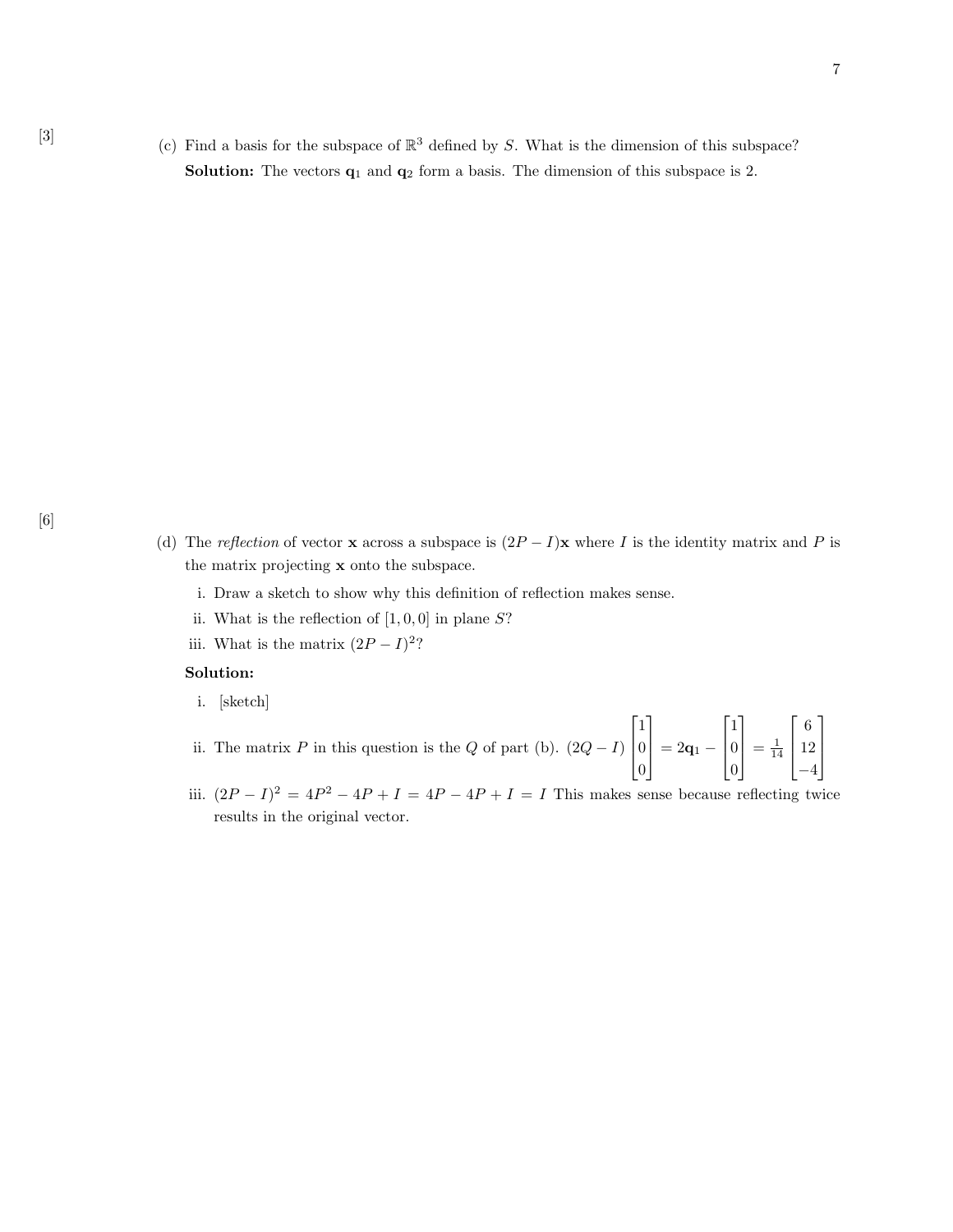4. Consider the following bivariate data:

| X  | y |
|----|---|
| -1 | 0 |
| 1  |   |
| 3  | ı |

(a) Draw a sketch showing the approximate least-squares straight-line fit  $y = ax + b$  to this data. Solution: [sketch]

[4]

[3]

[3]



(c) What quantity is minimized by the solution to the equation in (b)?

**Solution:** The minimized quantity is 
$$
||A \begin{bmatrix} a \\ b \end{bmatrix} - y ||^2 = (-a+b-0)^2 + (a+b-1)^2 + (3a+b-1)^2
$$
.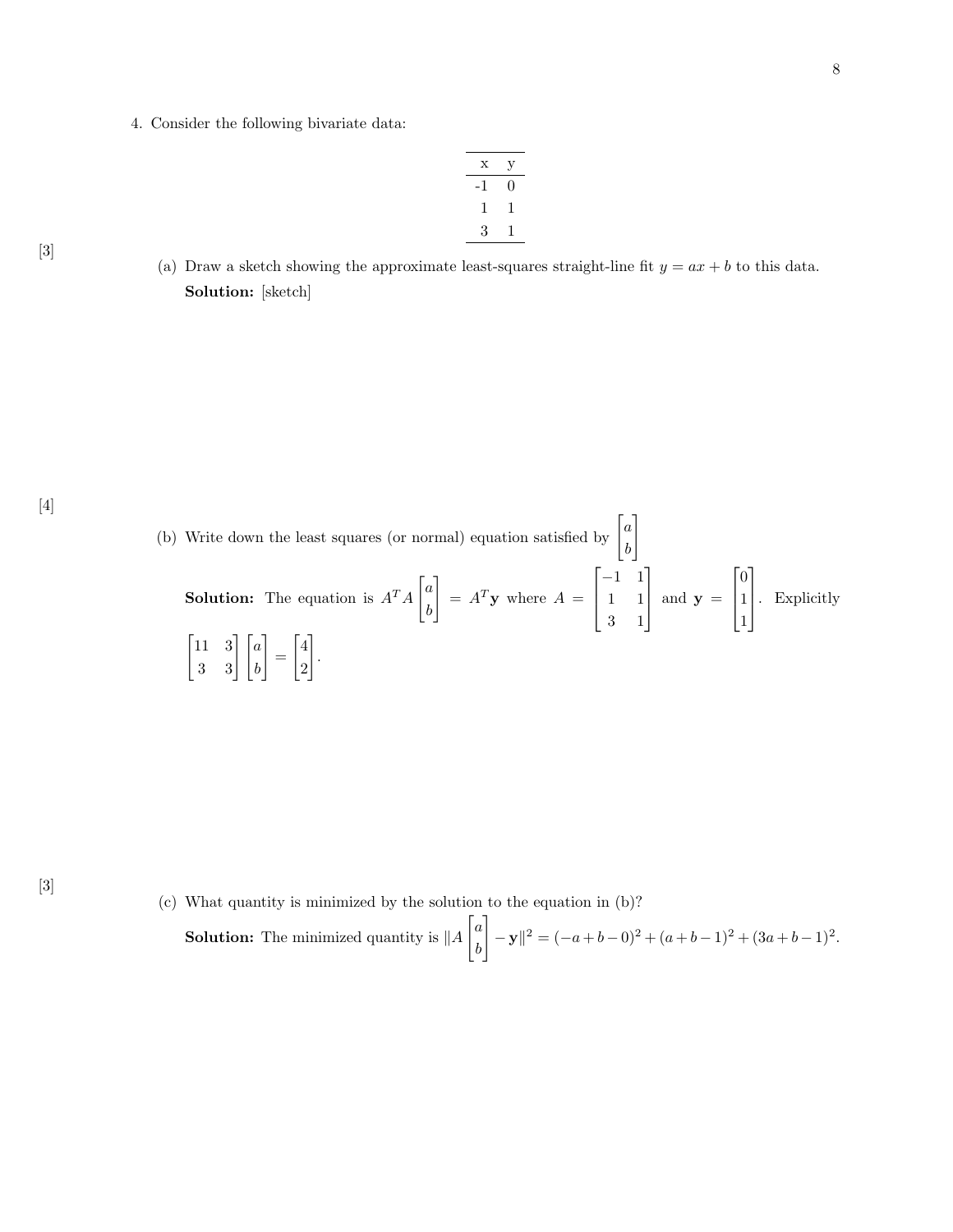- 5. Consider  $L^2[a, b]$ , the set of square-integrable functions on the interval  $x \in [a, b]$ .
	- (a) Why do we say that the basis functions  $e^{2\pi i nx/(b-a)}$  for  $n \in \mathbb{Z}$  are orthogonal? **Solution:** For  $n \neq m$  the inner products

$$
\langle e^{2\pi i nx/(b-a)}, e^{2\pi i mx/(b-a)} \rangle = \int_a^b e^{2\pi i (m-n)x/(b-a)} dx
$$
  
=  $((b-a)/2\pi i (m-n))(e^{2\pi i (m-n)b/(b-a)} - e^{2\pi i (m-n)a/(b-a)})$   
=  $((b-a)/2\pi i (m-n))e^{2\pi i (m-n)a/(b-a)}(e^{2\pi i (m-n)(b-a)/(b-a)}) - 1)$   
=  $((b-a)/2\pi i (m-n))e^{2\pi i (m-n)a/(b-a)}(1-1)$   
= 0.

(b) Under what conditions on  $a$  and  $b$  are these functions orthonormal? Propose a set of basis functions for  $L^2[a, b]$  that are orthonormal for any choice of a and b. Solution: We have

$$
||e^{2\pi i nx/(b-a)}||^2 = \int_a^b |e^{2\pi i nx/(b-a)}|^2 dx
$$

$$
= \int_a^b 1 dx
$$

$$
= b - a.
$$

so they are normalized if  $b - a = 1$ . The functions  $\frac{1}{\sqrt{b}}$  $\frac{1}{b-a}e^{2\pi inx/(b-a)}$  are always orthonormal.

[3]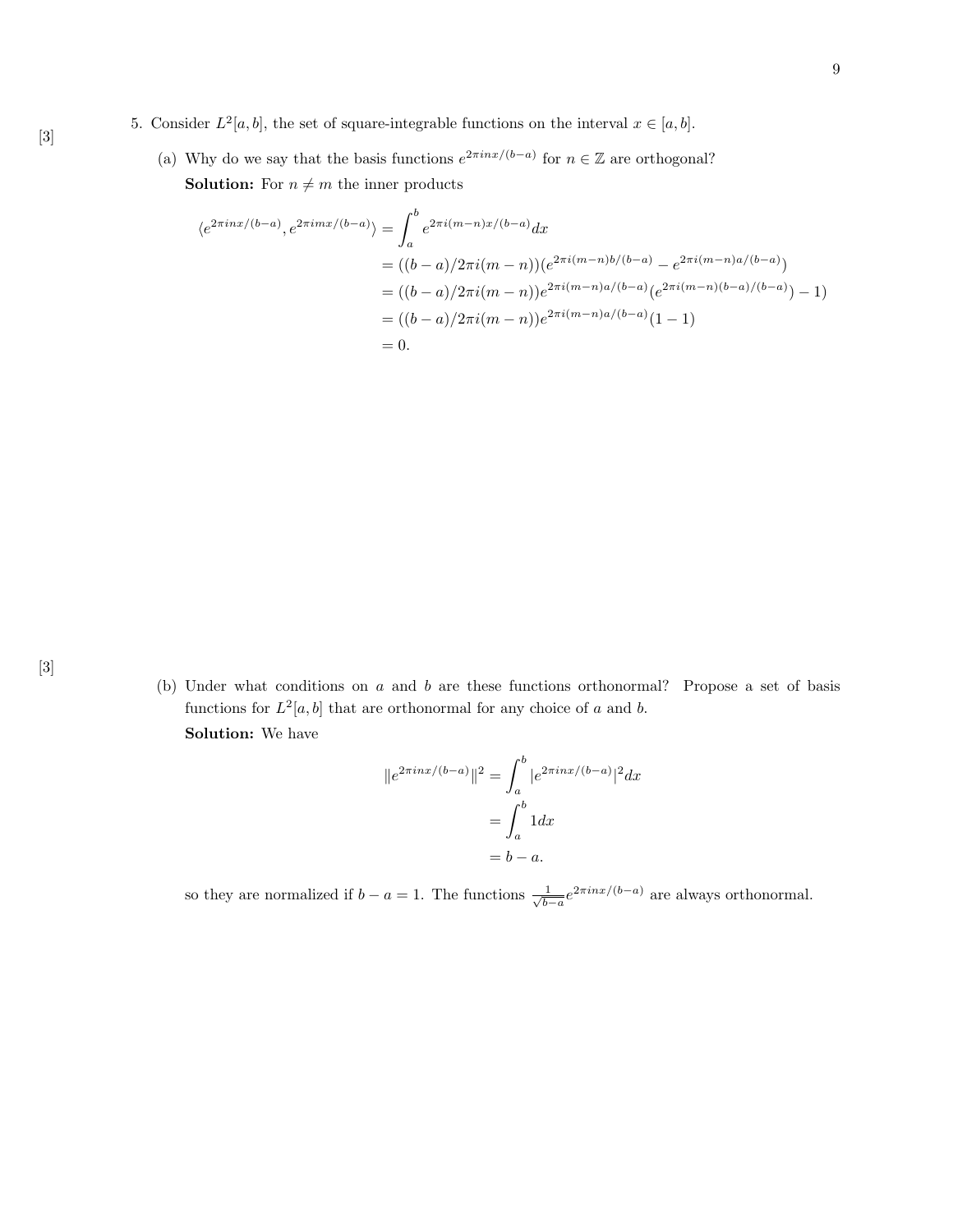[3] (c) Suppose  $a = 0, b = 1$  and consider the function

$$
f(x) = \begin{cases} 1, & 0 \le x < 1/2, \\ -1, & 1/2 \le x \le 1 \end{cases}.
$$

Write down (but don't bother evaluating) the integral you'd need to do to compute the Fourier coefficients  $c_n$  for  $f(x)$ .

Solution:

$$
c_n = \int_0^1 e^{-2\pi i n x} f(x) dx = \int_0^{1/2} e^{-2\pi i n x} dx - \int_{1/2}^1 e^{-2\pi i n x} dx
$$

(d) Are the quantities  $c_n - c_{-n}$  purely real, purely imaginary, or neither? Why? Solution:

$$
c_n - c_{-n} = \int_0^1 (e^{-2\pi inx} - e^{2\pi inx}) f(x) dx = \int_0^1 (-2i) \sin(2\pi nx) f(x) dx
$$

is purely imaginary, since  $f(x)$  is real.

[2]

[3]

### (e) What is the sum

$$
\sum_{n=-\infty}^{\infty} |c_n|^2,
$$

where  $c_n$  are the Fourier coefficients of the function in part (c)? **Solution:** By Parseval's formula this sum is equal to  $\int_0^1 |f(x)|^2 dx = int_0^1 dx = 1$ .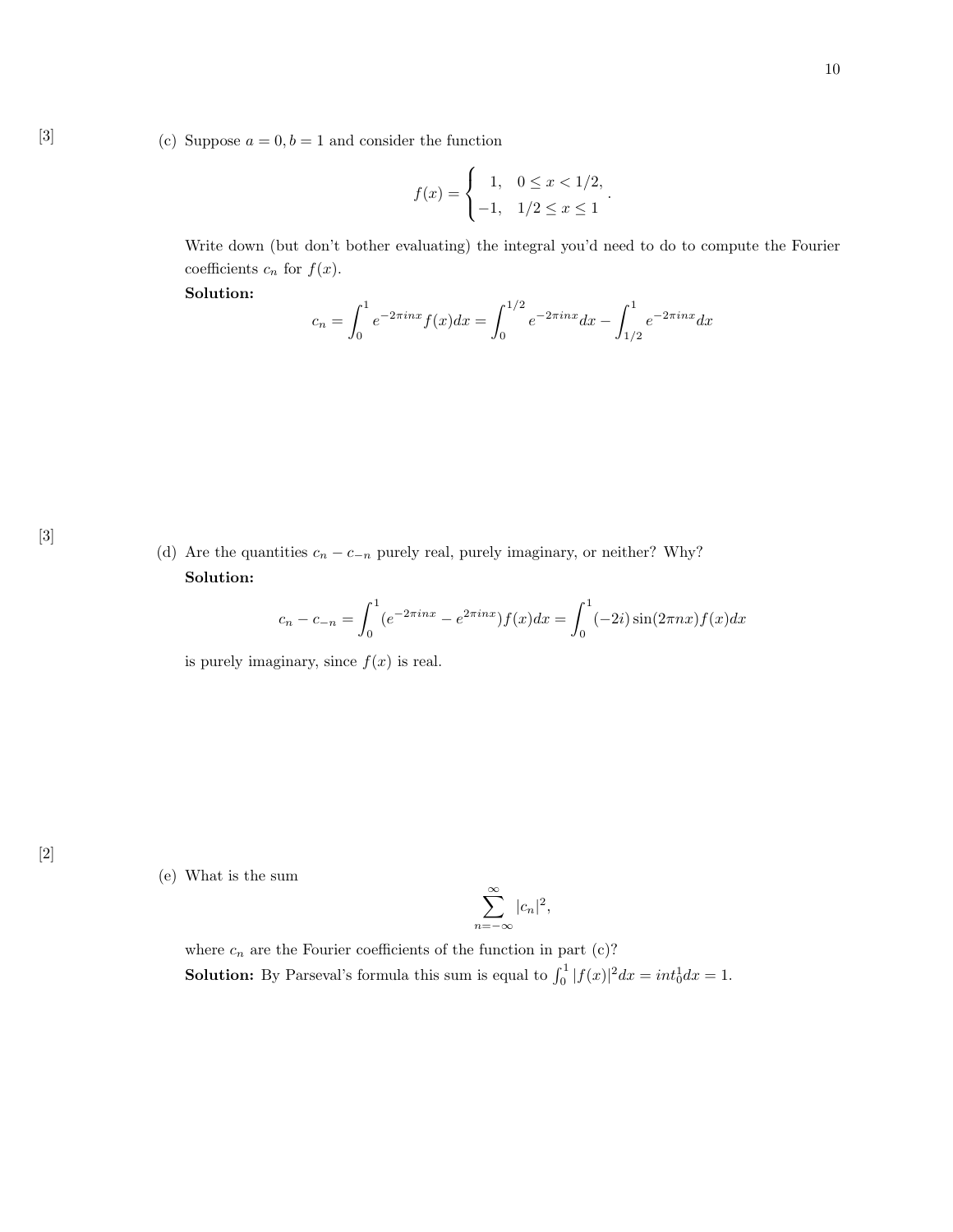6. Starting with initial values  $x_0$  and  $x_1$ , let  $x_n$  for  $n = 2, 3, \ldots$  be defined by the recursion relation

$$
x_{n+1} = ax_n - x_{n-1},
$$

 $[3] \centering \begin{minipage}{0.9\linewidth} \centering \emph{where $a$ is a real number.} \label{eq:3} \end{minipage}$ 

(a) When this recursion relation is written in matrix form  $X_{n+1} = AX_n$ , what are A and  $X_n$ ?

**Solution:** 
$$
A = \begin{bmatrix} a & -1 \\ 1 & 0 \end{bmatrix}
$$
 and  $X_n = \begin{bmatrix} x_{n+1} \\ x_n \end{bmatrix}$ 

(b) Find the eigenvalues and eigenvectors of  $A$ . What is  $\det(A)$  and what does it tell you about the eigenvalues?

**Solution:** The characteristic polynomial is  $\lambda^2 - a\lambda + 1 = 0$  so the eigenvalues are

$$
\lambda_{\pm} = \frac{a \pm \sqrt{a^2 - 4}}{2}.
$$

The eigenvectors are

$$
\mathbf{v}_{\pm}\begin{bmatrix}\lambda_{\pm}\\1\end{bmatrix}
$$

The determinant is  $\det(A) = 1$ . this tells us that  $\lambda_+ \lambda_- = 1$ .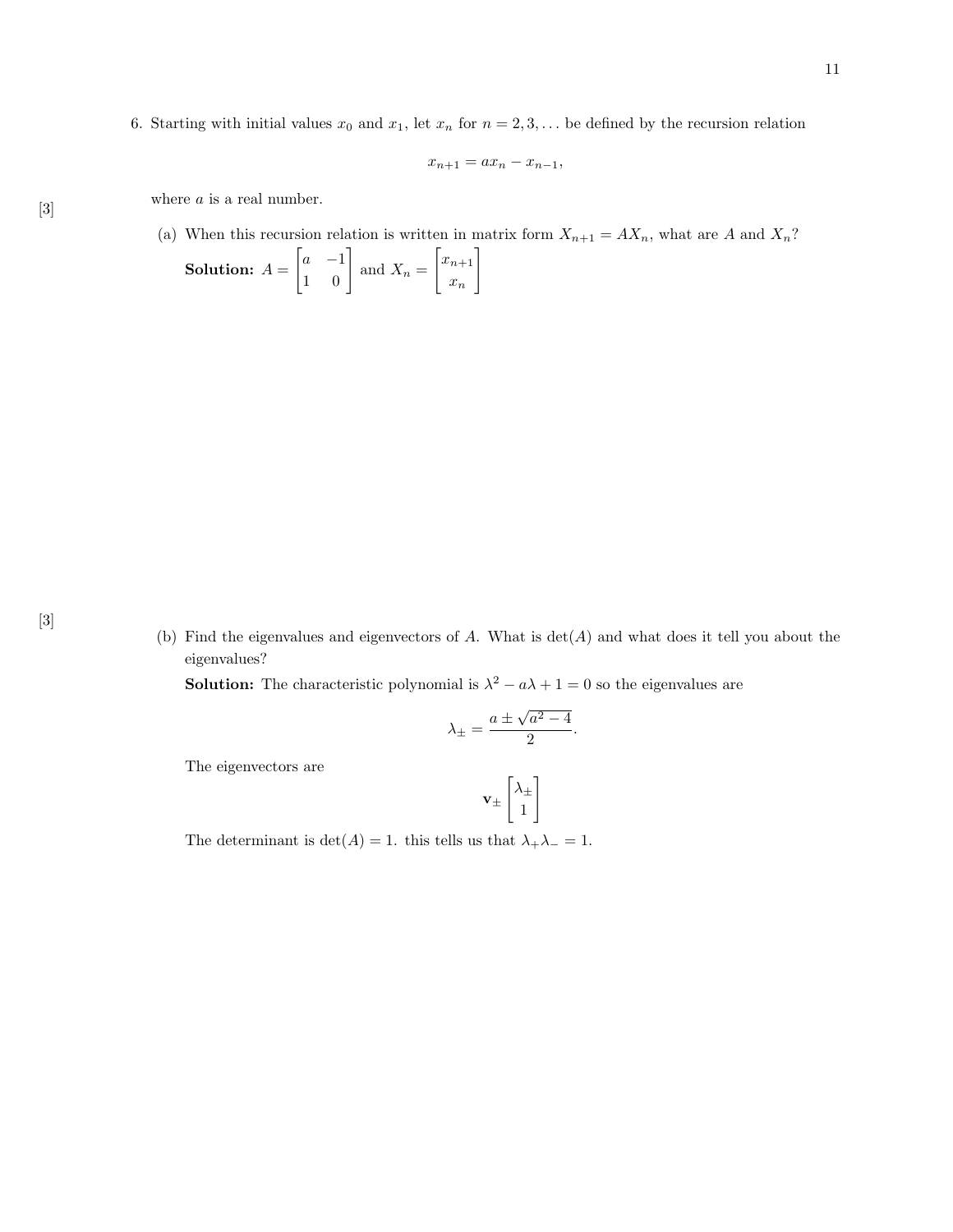[3] (c) In some applications we are interested in solutions  $x_n$  where  $\lim_{n\to\infty} x_n = 0$ . Find non-zero initial conditions  $x_0$  and  $x_1$  that give rise to such a solution when  $a = 3$ . **Solution:** When  $a = 3$  the eigenvalues are real and positive. Since  $\lambda_+\lambda_-=1$  we know the smaller one  $\lambda_-\,$  must be less than 1. Thus we choose initial conditions to be the corresponding eigenvector, i.e.,

$$
\begin{bmatrix} x_1 \\ x_0 \end{bmatrix} = \begin{bmatrix} (3 - \sqrt{5})/2 \\ 1 \end{bmatrix}.
$$

(d) For which values of a do the solutions to this recursion stay bounded, neither growing or decaying as  $n \to \infty$ ? (You may disregard values of a for which A has repeated eigenvalues).

**Solution:** When the eigenvalues have a non-zero imaginary part then  $\lambda = \overline{\lambda_+}$  so  $|\lambda_+|^2 =$  $|\lambda_{-}|^2 = 1$ . In this case the solutions all stay bounded. This happens when  $a^2 < 4$  or  $|a| < 2$ . When  $|a| = 2$  then A has repeated eigenvalues  $\lambda_+ = \lambda_- = 1$ . We are ignoring this case. When  $|a| > 2$  then the eigenvalues are distinct and real. In this case one eigenvalue has absolute value  $> 1$  and the other has absolute value  $< 1$ , so there are both growing and decaying solutions.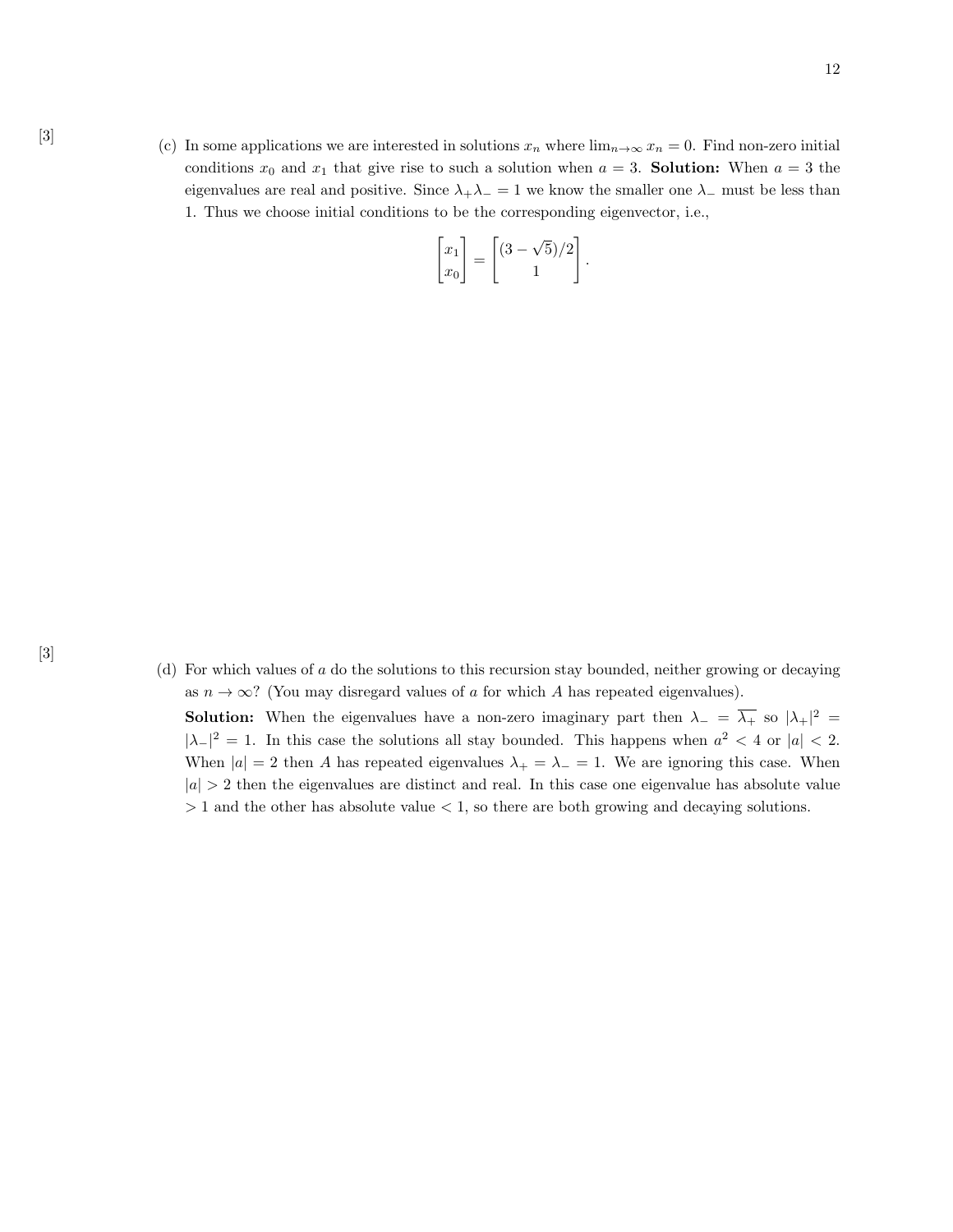7. (a) Write down the definition of a stochastic (or Markov) matrix.

**Solution:** An  $n \times n$  matrix is stochastic if (i) all entries are non-negative and (ii) the entries in each column sum to 1. (equivalently (i) all entries lie in the interval  $[0, 1]$  and (ii) the entries in each column sum to 1.)

[3]

(b) What can you say about the relative sizes of  $||Sv||_1$  and  $||v||_1$  for a stochastic matrix S? Explain how this implies that all the eigenvalues  $\lambda$  of a stochastic matrix have  $|\lambda| \leq 1$ . Is it possible that all eigenvalues have  $|\lambda| < 1$ ? Give a reason. What is  $||S||_1$  (i.e., the matrix norm when both input and output are measured with the 1-norm, also denoted  $||S||_{1,1}$ )?

**Solution:** We know a stochastic matrix  $S$  does not increase the 1-norm, that is, for any vector v,  $||Sv||_1 \le ||v||_1$ . If  $\lambda$  is an eigenvalue with eigenvector v then  $Sv = \lambda v$  and so  $||Sv||_1 =$  $\|\lambda \mathbf{v}\|_1 = |\lambda| \|\mathbf{v}\|_1$ . Thus the inequality implies  $\|\lambda\| \|\mathbf{v}\|_1 \leq \|\mathbf{v}\|_1$ . Since  $\|\mathbf{v}\|_1 \neq 0$  we can divide to obtain  $|\lambda| \leq 1$ . Every stochastic matrix has 1 as an eigenvalue, therefore it is not possible that all eigenvalues have  $|\lambda| < 1$ . The matrix norm  $||S||_1 = 1$  since the inequality above implies that  $||S||_1 \leq 1$  and the fact that 1 is an eigenvalue implies that  $||S||_1 \geq 1$ 

- (c) What can you say about the eigenvalues of a stochastic matrix S if  $\lim_{n\to\infty} S^n$  does not exist. Give an example of a stochastic matrix like this.
	- Solution: In this case there must be at least two eigenvalues on the unit circle. An example is  $S =$  $\begin{bmatrix} 0 & 1 \\ 1 & 0 \end{bmatrix}$  which has eigenvalues 1 and -1.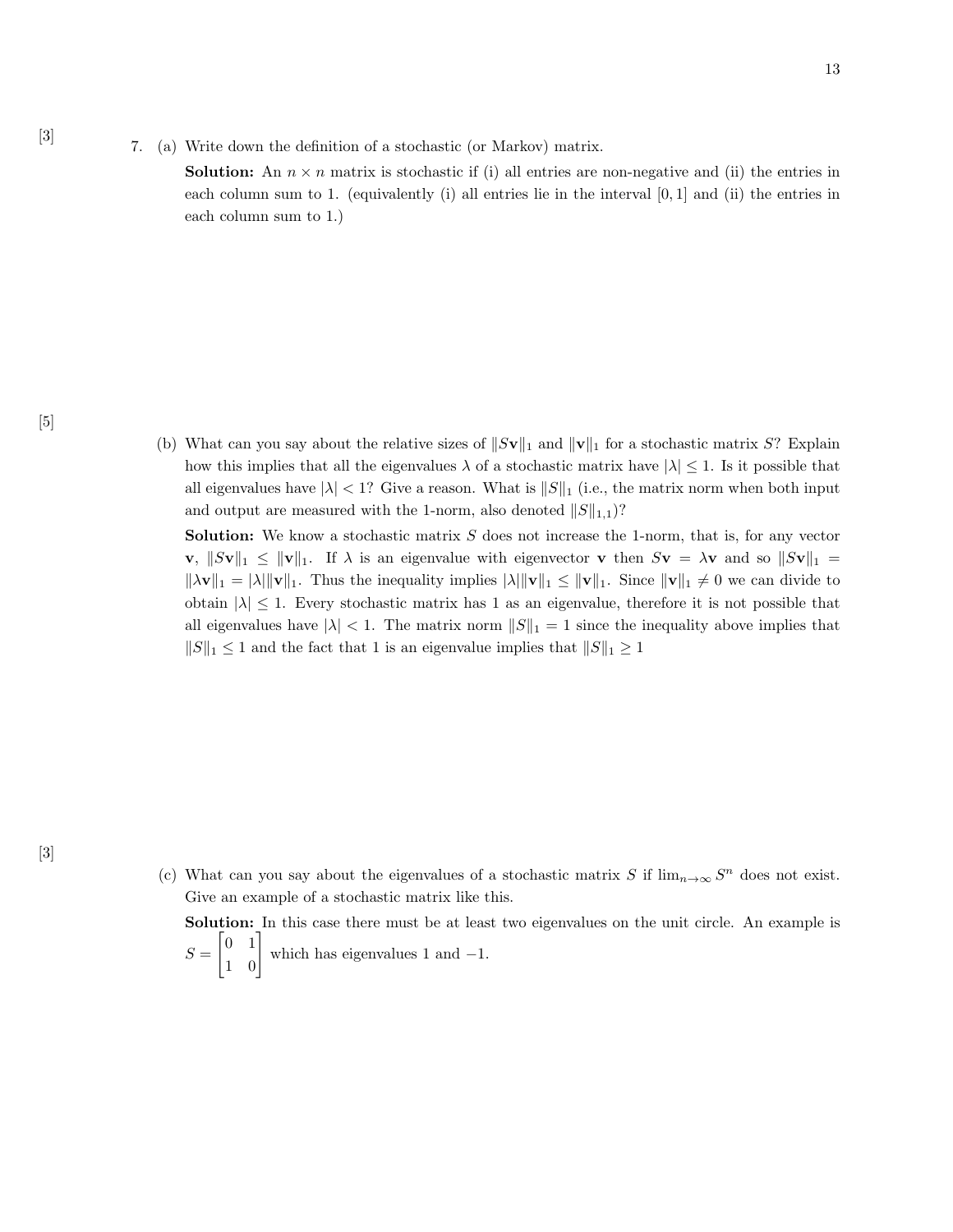

In this diagram the links depicted by dashed arrows are displayed prominently and are therefore twice as likely to be followed than the remaining links on the page. Write down (i) the stochastic matrix associated to this internet with no damping and (ii) the first column of the stochastic matrix associated to this internet with damping factor  $1/2$ . Explain how you could use the eig command in MATLAB/Octave to compute the limiting probabilies of landing on each site.

| <b>Solution:</b> With no damping: $S = \begin{bmatrix} 0 & 1/3 & 0 & 1 & 0 & 1/6 \\ 2/3 & 0 & 1/4 & 0 & 0 & 1/6 \\ 0 & 1/3 & 0 & 0 & 1/2 & 1/6 \\ 1/3 & 0 & 0 & 0 & 0 & 1/6 \\ 0 & 1/3 & 1/4 & 0 & 0 & 1/6 \\ 0 & 0 & 1/2 & 0 & 1/2 & 1/6 \end{bmatrix}$ . |  |  |  |  |
|------------------------------------------------------------------------------------------------------------------------------------------------------------------------------------------------------------------------------------------------------------|--|--|--|--|
| With damping factor 1/2 the first column of S is $S = \begin{bmatrix} 1/12 & \dots \\ 5/12 & \dots \\ 1/12 & \dots \\ 3/12 & \dots \\ 1/12 & \dots \\ 1/12 & \dots \end{bmatrix}$ .                                                                        |  |  |  |  |
|                                                                                                                                                                                                                                                            |  |  |  |  |
|                                                                                                                                                                                                                                                            |  |  |  |  |
|                                                                                                                                                                                                                                                            |  |  |  |  |
|                                                                                                                                                                                                                                                            |  |  |  |  |
|                                                                                                                                                                                                                                                            |  |  |  |  |

If S is defined in MATLAB/Octave, [V,D]=eig(S) computes the eigenvectors and eigenvalues. Assuming that the first diagonal entry of D is the eigenvalue 1,  $V(:,1)/sum(V(:,1))$  computes the limiting probabilities.